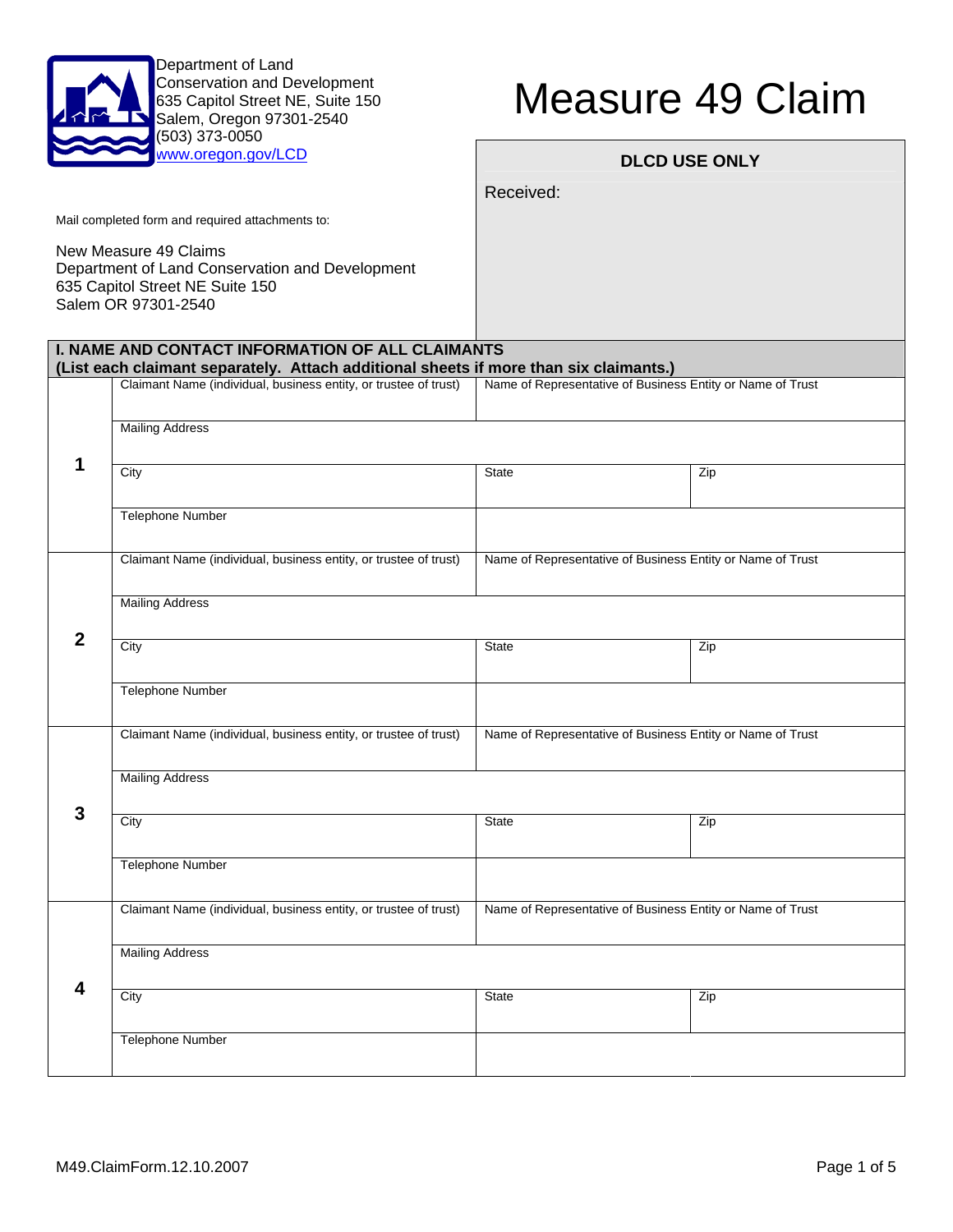|                                                                                                         | Claimant Name (individual, business entity, or trustee of trust)                                                                            | Name of Representative of Business Entity or Name of Trust |     |  |  |  |
|---------------------------------------------------------------------------------------------------------|---------------------------------------------------------------------------------------------------------------------------------------------|------------------------------------------------------------|-----|--|--|--|
|                                                                                                         | <b>Mailing Address</b>                                                                                                                      |                                                            |     |  |  |  |
| 5                                                                                                       | City                                                                                                                                        | <b>State</b>                                               | Zip |  |  |  |
|                                                                                                         | <b>Telephone Number</b>                                                                                                                     |                                                            |     |  |  |  |
|                                                                                                         | Claimant Name (individual, business entity, or trustee of trust)                                                                            | Name of Representative of Business Entity or Name of Trust |     |  |  |  |
|                                                                                                         | <b>Mailing Address</b>                                                                                                                      |                                                            |     |  |  |  |
| 6                                                                                                       | City                                                                                                                                        | <b>State</b>                                               | Zip |  |  |  |
|                                                                                                         | <b>Telephone Number</b>                                                                                                                     |                                                            |     |  |  |  |
| II. NAME AND CONTACT INFORMATION OF ALL NON-CLAIMANT OWNERS<br>(Attach additional sheets if necessary.) |                                                                                                                                             |                                                            |     |  |  |  |
|                                                                                                         | Non-Claimant Owner Name (individual, business entity, or<br>Name of Representative of Business Entity or Name of Trust<br>trustee of trust) |                                                            |     |  |  |  |
| 1                                                                                                       | <b>Mailing Address</b>                                                                                                                      |                                                            |     |  |  |  |
|                                                                                                         | City                                                                                                                                        | State                                                      | Zip |  |  |  |
|                                                                                                         | <b>Telephone Number</b>                                                                                                                     |                                                            |     |  |  |  |
|                                                                                                         | Non-Claimant Owner Name (individual, business entity, or<br>trustee of trust)                                                               | Name of Representative of Business Entity or Name of Trust |     |  |  |  |
| 2                                                                                                       | <b>Mailing Address</b>                                                                                                                      |                                                            |     |  |  |  |
|                                                                                                         | City                                                                                                                                        | State                                                      | Zip |  |  |  |
|                                                                                                         | <b>Telephone Number</b>                                                                                                                     |                                                            |     |  |  |  |
|                                                                                                         | Non-Claimant Owner Name (individual, business entity, or<br>trustee of trust)                                                               | Name of Representative of Business Entity or Name of Trust |     |  |  |  |
| $\mathbf{3}$                                                                                            | <b>Mailing Address</b>                                                                                                                      |                                                            |     |  |  |  |
|                                                                                                         | City                                                                                                                                        | State                                                      | Zip |  |  |  |
|                                                                                                         | Telephone Number                                                                                                                            |                                                            |     |  |  |  |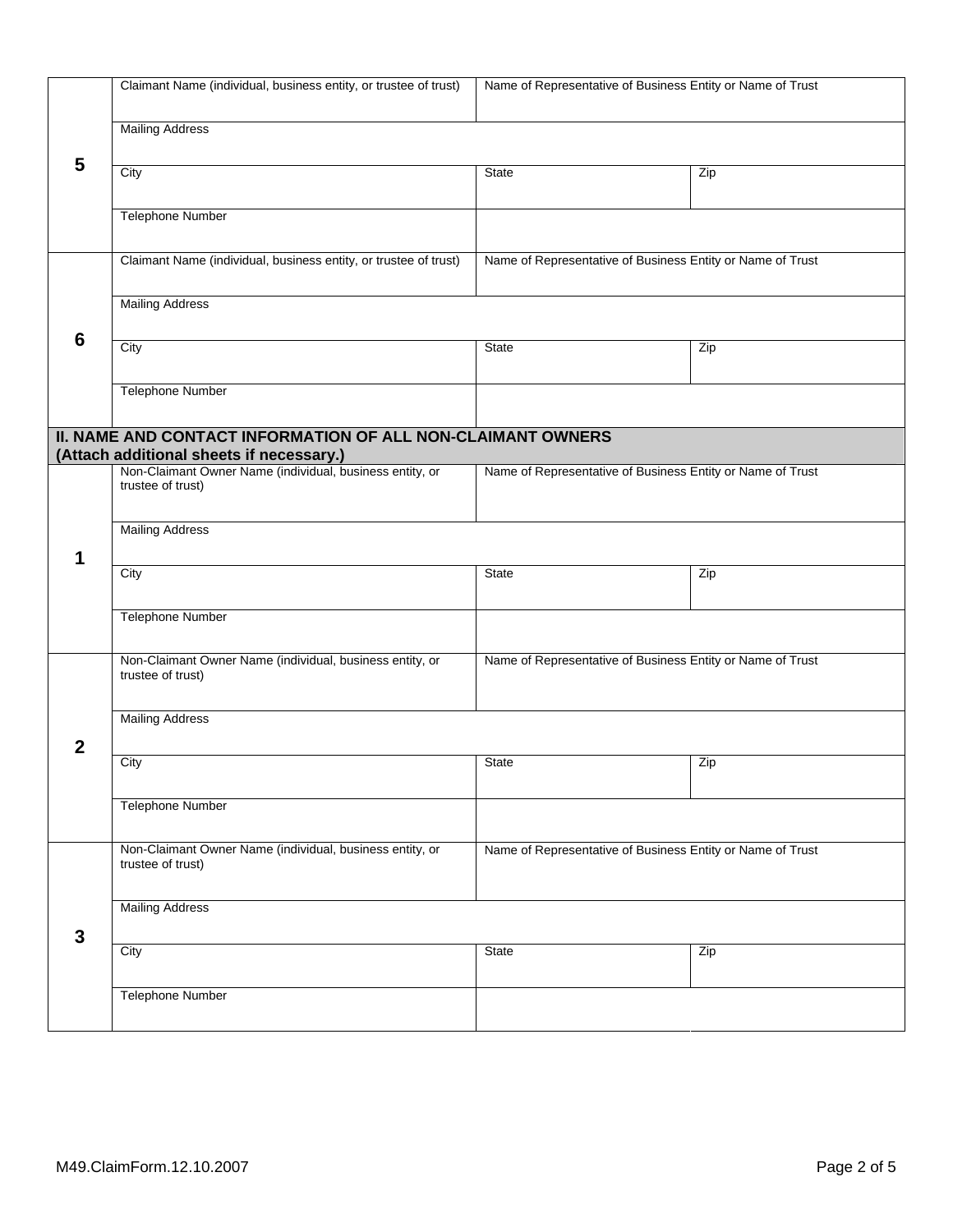|                        | Non-Claimant Owner Name (individual, business entity, or<br>trustee of trust)                                                                                            |                                                            |                                 | Name of Representative of Business Entity or Name of Trust |  |         |
|------------------------|--------------------------------------------------------------------------------------------------------------------------------------------------------------------------|------------------------------------------------------------|---------------------------------|------------------------------------------------------------|--|---------|
| 4                      | <b>Mailing Address</b>                                                                                                                                                   |                                                            |                                 |                                                            |  |         |
|                        | City                                                                                                                                                                     |                                                            |                                 | <b>State</b>                                               |  | Zip     |
|                        | Telephone Number                                                                                                                                                         |                                                            |                                 |                                                            |  |         |
|                        |                                                                                                                                                                          | III. NAME AND CONTACT INFORMATION OF PRIMARY CONTACT/AGENT |                                 |                                                            |  |         |
| Name                   |                                                                                                                                                                          |                                                            |                                 | <b>Business Name</b>                                       |  |         |
| <b>Mailing Address</b> |                                                                                                                                                                          |                                                            |                                 |                                                            |  |         |
| City                   |                                                                                                                                                                          |                                                            |                                 | State                                                      |  | Zip     |
|                        | <b>Telephone Number</b>                                                                                                                                                  | Fax Number:                                                |                                 | E-Mail Address                                             |  |         |
|                        | IV. IDENTIFICATION OF PROPERTY AND ACQUISITION<br>(List each tax lot separately and attach additional sheets if more then four tax lots. Attach title report and copy of |                                                            |                                 |                                                            |  |         |
|                        | county deed card(s).)<br>Street Address (if any) or nearest intersection                                                                                                 |                                                            | City                            |                                                            |  | County  |
|                        |                                                                                                                                                                          |                                                            |                                 |                                                            |  |         |
|                        | Township                                                                                                                                                                 | Range                                                      |                                 | Section                                                    |  | Tax Lot |
| 1                      | Claimant 1: Date of Acquisition                                                                                                                                          |                                                            |                                 | Claimant 2: Date of Acquisition                            |  |         |
|                        | Claimant 3: Date of Acquisition                                                                                                                                          |                                                            |                                 | Claimant 4: Date of Acquisition                            |  |         |
|                        | Claimant 5: Date of Acquisition                                                                                                                                          |                                                            |                                 | Claimant 6: Date of Acquisition                            |  |         |
|                        | Street Address (if any) or nearest intersection                                                                                                                          |                                                            |                                 | City                                                       |  | County  |
|                        | Township                                                                                                                                                                 | Range                                                      |                                 | Section                                                    |  | Tax Lot |
| $\mathbf{2}$           | Claimant 1: Date of Acquisition                                                                                                                                          |                                                            |                                 | Claimant 2: Date of Acquisition                            |  |         |
|                        | Claimant 3: Date of Acquisition                                                                                                                                          |                                                            |                                 | Claimant 4: Date of Acquisition                            |  |         |
|                        | Claimant 5: Date of Acquisition                                                                                                                                          |                                                            |                                 | Claimant 6: Date of Acquisition                            |  |         |
|                        | Street Address (if any) or nearest intersection                                                                                                                          |                                                            | City                            | County                                                     |  |         |
|                        |                                                                                                                                                                          |                                                            |                                 |                                                            |  |         |
|                        | Township                                                                                                                                                                 | Range                                                      |                                 | Section                                                    |  | Tax Lot |
| $\mathbf{3}$           | Claimant 1: Date of Acquisition                                                                                                                                          |                                                            | Claimant 2: Date of Acquisition |                                                            |  |         |
|                        | Claimant 3: Date of Acquisition                                                                                                                                          |                                                            |                                 | Claimant 4: Date of Acquisition<br>6                       |  |         |
|                        | Claimant 5: Date of Acquisition                                                                                                                                          |                                                            |                                 | Claimant 6: Date of Acquisition                            |  |         |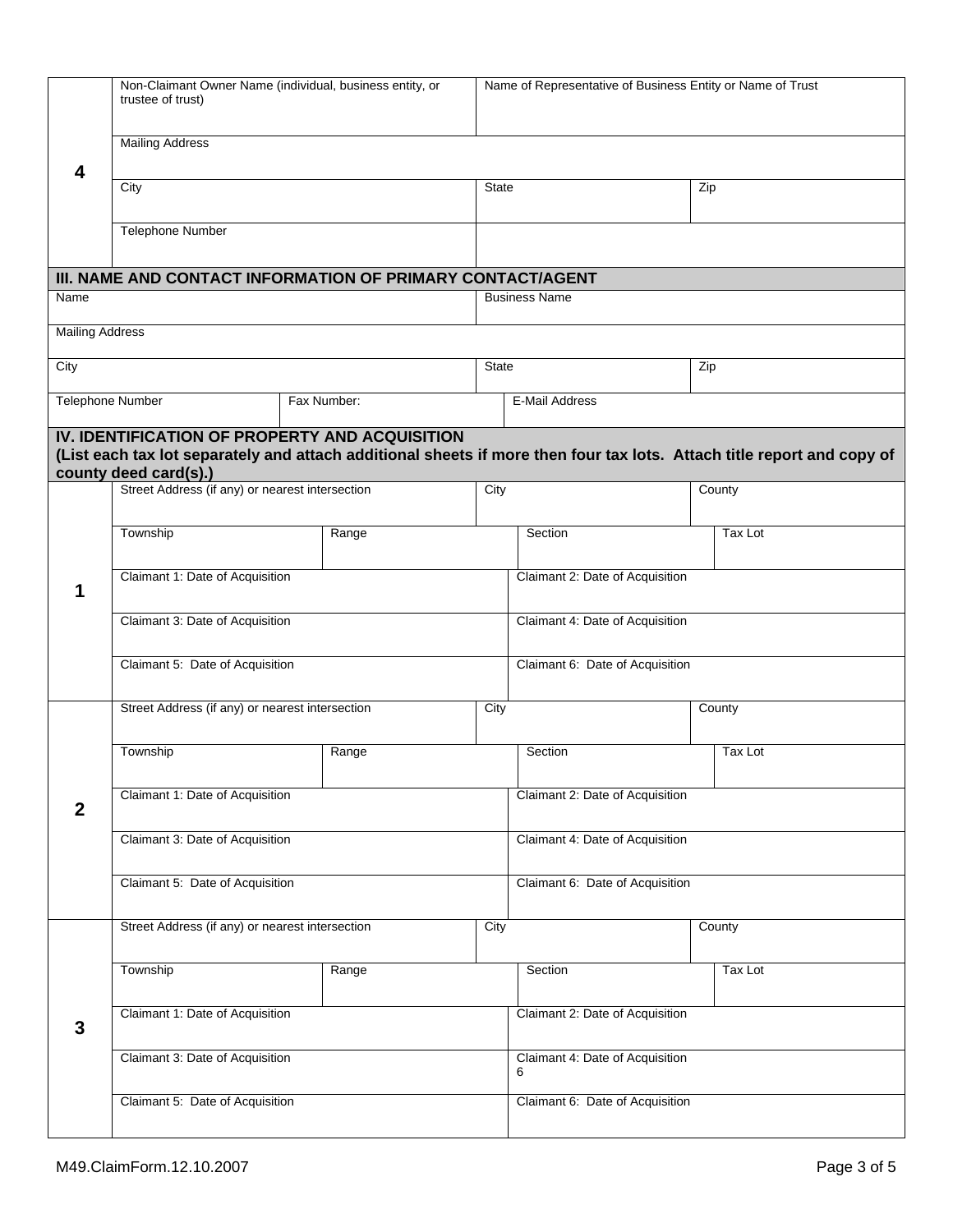|                                                                            | Street Address (if any) or nearest intersection                                                  |                   |  | City                                | County                                                                                                               |
|----------------------------------------------------------------------------|--------------------------------------------------------------------------------------------------|-------------------|--|-------------------------------------|----------------------------------------------------------------------------------------------------------------------|
|                                                                            | Township                                                                                         | Range             |  | Section                             | Tax Lot                                                                                                              |
| 4                                                                          | Claimant 1: Date of Acquisition                                                                  |                   |  | Claimant 2: Date of Acquisition     |                                                                                                                      |
|                                                                            | Claimant 3: Date of Acquisition                                                                  |                   |  | Claimant 4: Date of Acquisition     |                                                                                                                      |
|                                                                            | Claimant 5: Date of Acquisition                                                                  |                   |  | Claimant 6: Date of Acquisition     |                                                                                                                      |
| of the claim.)                                                             | <b>V. DESIRED USE THAT IS RESTRICTED BY STATE LAND USE REGULATION</b>                            |                   |  |                                     | (Describe the desired use of the property that has been restricted by state land use regulation(s) that is the basis |
|                                                                            |                                                                                                  |                   |  |                                     |                                                                                                                      |
|                                                                            |                                                                                                  |                   |  |                                     |                                                                                                                      |
|                                                                            |                                                                                                  |                   |  |                                     |                                                                                                                      |
|                                                                            |                                                                                                  |                   |  |                                     |                                                                                                                      |
|                                                                            | VI. STATE LAND USE REGULATION(S) THAT RESTRICT DESIRED USE<br>(List each regulation separately.) |                   |  |                                     |                                                                                                                      |
| Regulation                                                                 |                                                                                                  | Date of Enactment |  | Impact of Regulation on Desired Use |                                                                                                                      |
| Regulation                                                                 |                                                                                                  | Date of Enactment |  | Impact of Regulation on Desired Use |                                                                                                                      |
| Regulation                                                                 |                                                                                                  | Date of Enactment |  | Impact of Regulation on Desired Use |                                                                                                                      |
| Regulation                                                                 |                                                                                                  | Date of Enactment |  | Impact of Regulation on Desired Use |                                                                                                                      |
|                                                                            |                                                                                                  |                   |  |                                     |                                                                                                                      |
| VII. REDUCTION IN FAIR MARKET VALUE OF THE PROPERTY<br>(Attach appraisal.) |                                                                                                  |                   |  |                                     |                                                                                                                      |
| Amount of Reduction in Fair Market Value as determined by appraisal: \$    |                                                                                                  |                   |  |                                     |                                                                                                                      |